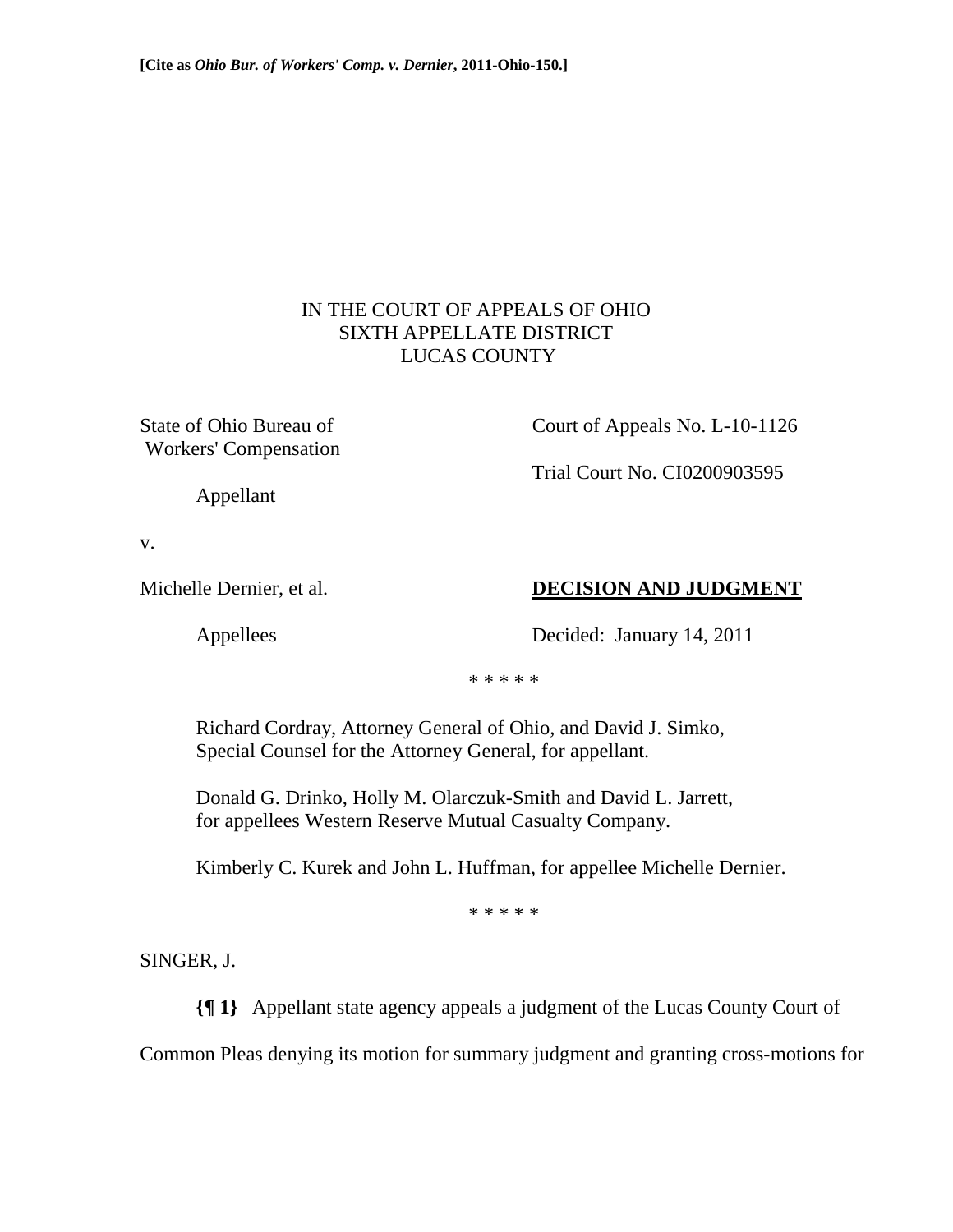summary judgment by appellee claimant and a casualty insurer on appellant's claim for subrogation. For the reasons that follow, we affirm.

**{¶ 2}** On August 7, 2006, appellee Michelle Dernier was driving near her home in West Toledo when the car she was driving was struck broadside by a pick-up truck operated by Larry A. Sturton. Appellee Dernier was treated and released at a local hospital. She would later report in deposition testimony that at the time she was not aware of how badly she was injured. Since the accident she has needed two spinal surgeries and it appears she may have a permanent injury.

**{¶ 3}** Larry Sturton was insured by appellee Western Reserve Mutual Casualty Company ("Western Reserve"). Shortly after the accident, appellee Dernier, through counsel, made a claim against Sturton's policy.

**{¶ 4}** Appellee Dernier worked for the Toledo chapter of the Arthritis Foundation. Because the charity was closing its local office, appellee Dernier and several others were working principally out of their homes. Appellee Dernier was en route to the office to acquire some needed materials when the accident occurred.

**{¶ 5}** Appellee Dernier was laid off from the Arthritis Foundation at the end of 2006. Faced with a loss of health insurance, appellee Dernier filed a claim with appellant, Ohio Bureau of Workers' Compensation on May 14, 2007. On June 1, 2007, appellant denied appellee Dernier's claim. On June 6, 2007, appellee Dernier and appellee Western Reserve entered into a settlement agreement for the full amount of the insurer's policy with Larry Sturton, \$100,000. On June 8, 2007, appellee Dernier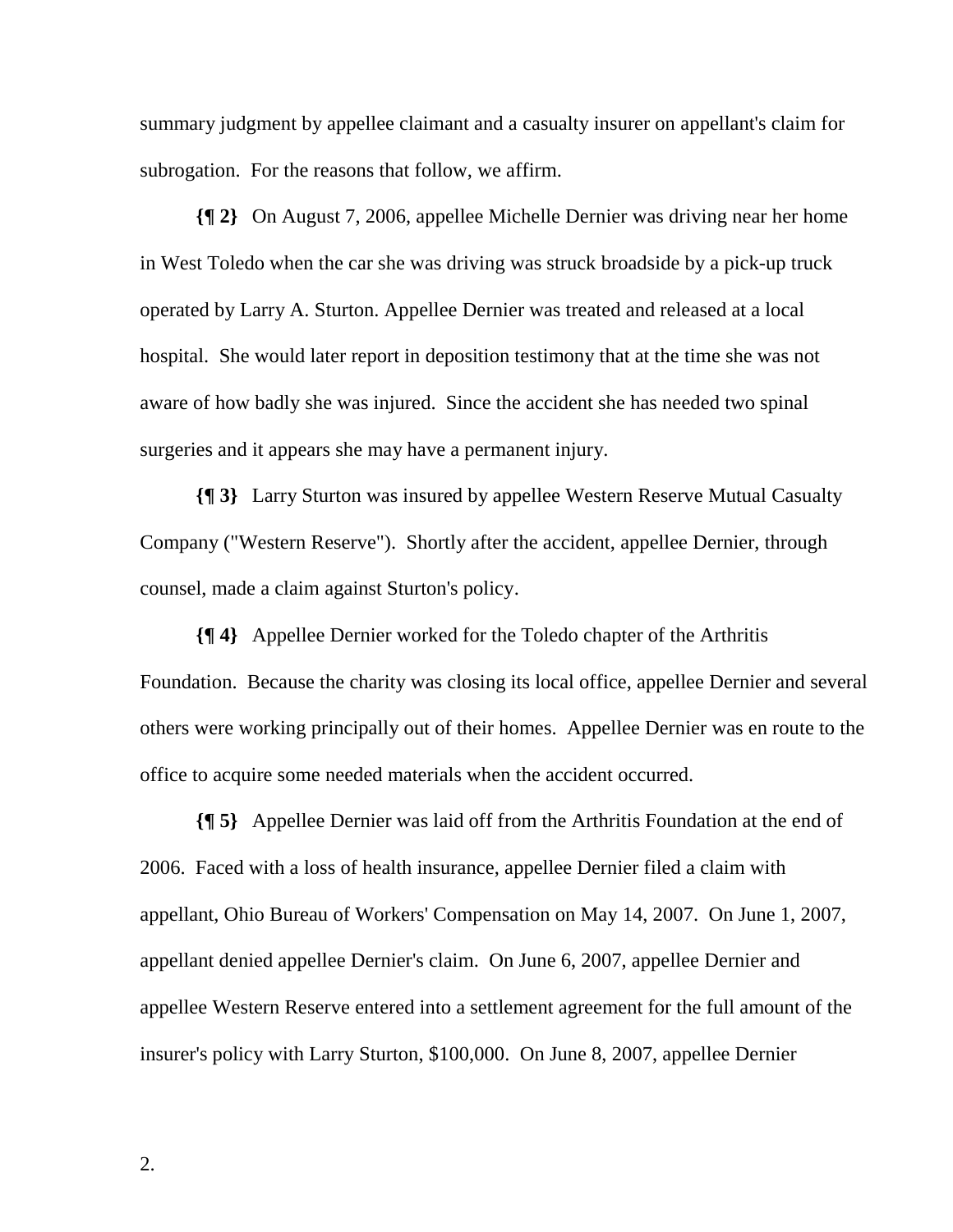appealed the decision denying workers' compensation coverage. On October 5, 2007, appellant's decision denying benefits was overruled. By March 23, 2009, appellant had paid in excess of \$122,000 in wage and medical benefits on appellee Dernier's claim.

**{¶ 6}** On April 13, 2009, appellant sued appellees pursuant to R.C. 4123.931 to recover sums paid by both appellant and appellee Western Reserve for the same injury to appellee Dernier. Appellant claimed it was a statutory subrogee, legally entitled to advance notice of any settlement agreement, absent which appellant was entitled to recover jointly and severally from appellees.

**{¶ 7}** In the trial court, both appellees denied liability and all parties moved for summary judgment. On consideration, the trial court granted appellees' motions and denied appellant's. The trial court concluded that appellee Dernier was not a "claimant" as that term is statutorily defined and thus was not required to give appellant notice of her settlement. Moreover, the court concluded, since appellant had paid nothing to appellee Dernier at the time of the settlement, it obtained no statutory subrogation interest in the settlement funds. From this judgment, appellant now brings this appeal. Appellant sets forth the following two assignments of error:

**{¶ 8}** "Assignment of Error No. 1

**{¶ 9}** "The trial court erred in ruling that Appellee, Michelle Dernier, was not a 'claimant' as that term is defined in and used throughout R.C. 4123.01, *et seq*.

**{¶ 10}** "Assignment of Error No. 2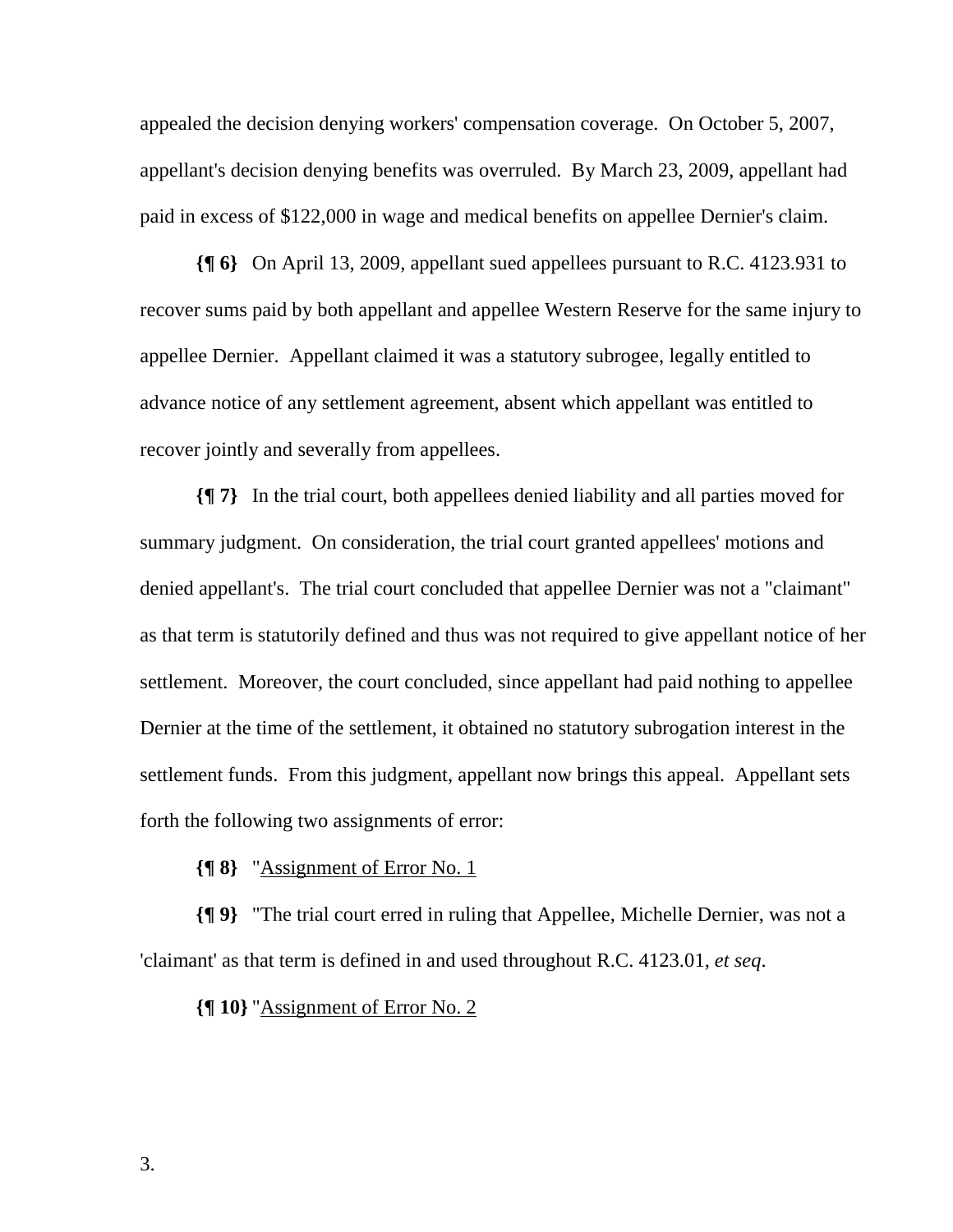**{¶ 11}** "The trial court erred in ruling that the Appellant had no subrogation interest when Appellee Dernier settled her claim with Appellee Western Reserve."

#### Summary Judgment

**{¶ 12}** On review, appellate courts employ the same standard for summary judgment as trial courts. *Lorain Natl. Bank v. Saratoga Apts.* (1989), 61 Ohio App.3d 127, 129. The motion may be granted only when it is demonstrated:

**{¶ 13}** "\* \* \* (1) that there is no genuine issue as to any material fact; (2) that the moving party is entitled to judgment as a matter of law; and (3) that reasonable minds can come to but one conclusion, and that conclusion is adverse to the party against whom the motion for summary judgment is made, who is entitled to have the evidence construed most strongly in his favor." *Harless v. Willis Day Warehousing Co.* (1978), 54 Ohio St.2d 64, 67, Civ.R. 56(C).

**{¶ 14}** In this matter, there are no questions of material fact. The sole issue is whether appellees were entitled to judgment as a matter of law.

### I. "Claimant"

**{¶ 15}** In its first assignment of error, appellant suggests that the trial court improperly concluded that appellee Dernier was not a "claimant" within the meaning of the law.

**{¶ 16}** When compensation or benefits are paid pursuant to the workers' compensation statutes, the source of those benefits, whether the administrator of workers' compensation or a self insured employer, becomes a "statutory subrogee" for a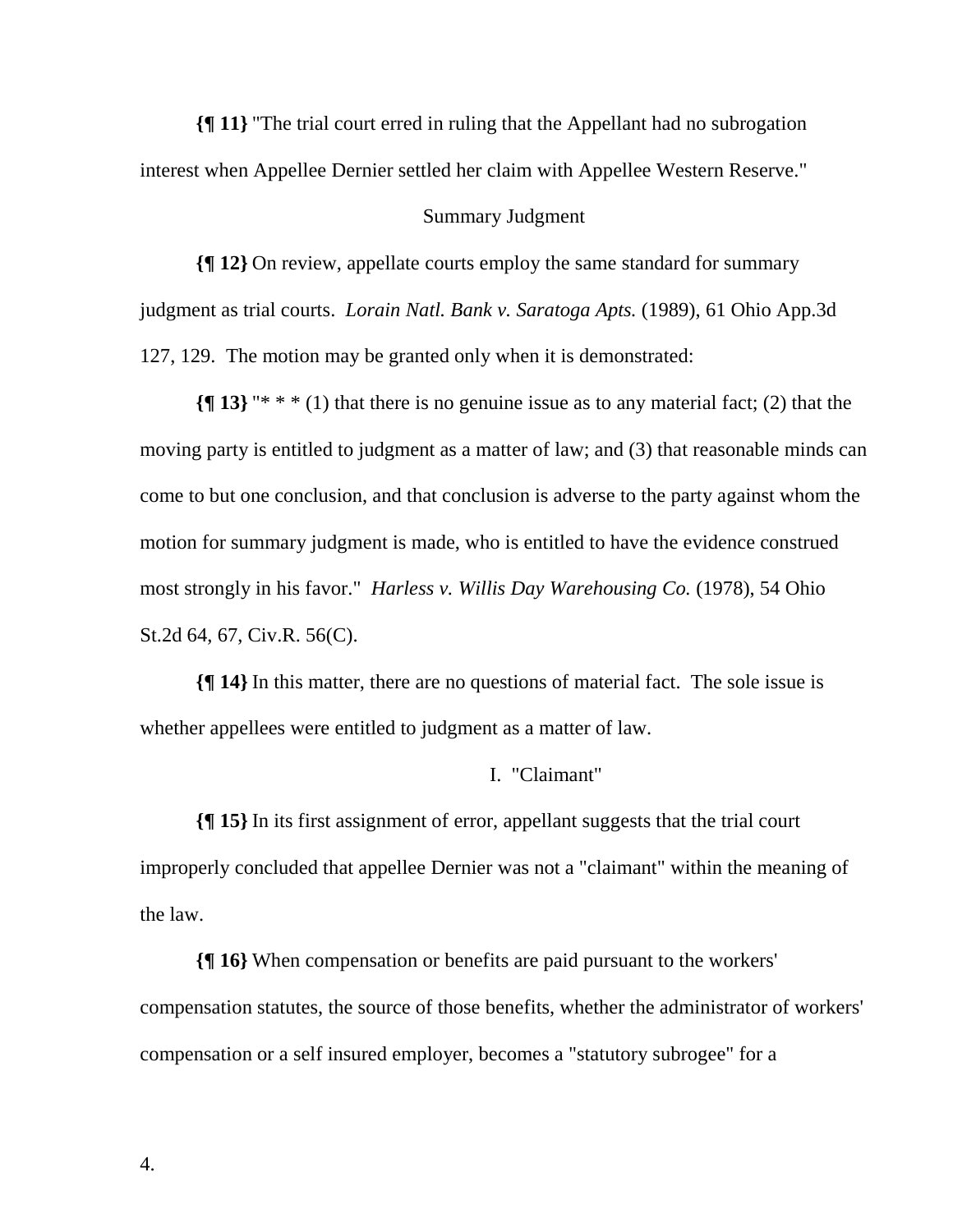formulated amount of any payment the recipient of such benefits becomes entitled to receive from an individual or insurer that may be liable for the underlying injury. R.C.  $4123.931(A)$ ; R.C.  $4123.93(B)(C)$ . The statutory subrogee has a right of recovery against any third party so liable. Id.

**{¶ 17}** R.C. 4123.931(G) provides:

**{¶ 18}** "A claimant shall notify a statutory subrogee and the attorney general of the identity of all third parties against whom the claimant has or may have a right of recovery, except that when the statutory subrogee is a self-insuring employer, the claimant need not notify the attorney general. No settlement, compromise, judgment, award, or other recovery in any action or claim by a claimant shall be final unless the claimant provides the statutory subrogee and, when required, the attorney general, with prior notice and a reasonable opportunity to assert its subrogation rights. If a statutory subrogee and, when required, the attorney general are not given that notice, or if a settlement or compromise excludes any amount paid by the statutory subrogee, the third party and the claimant shall be jointly and severally liable to pay the statutory subrogee the full amount of the subrogation interest."

**{¶ 19}** Appellant maintains that when appellee Dernier instituted her claim for workers' compensation she became a claimant. Since she did not notify appellant of her claim with appellee Western Reserve, appellee Dernier, as the claimant, and appellee Western Reserve, as the third party, are jointly and severally liable to pay appellant the amount of its subrogation interest.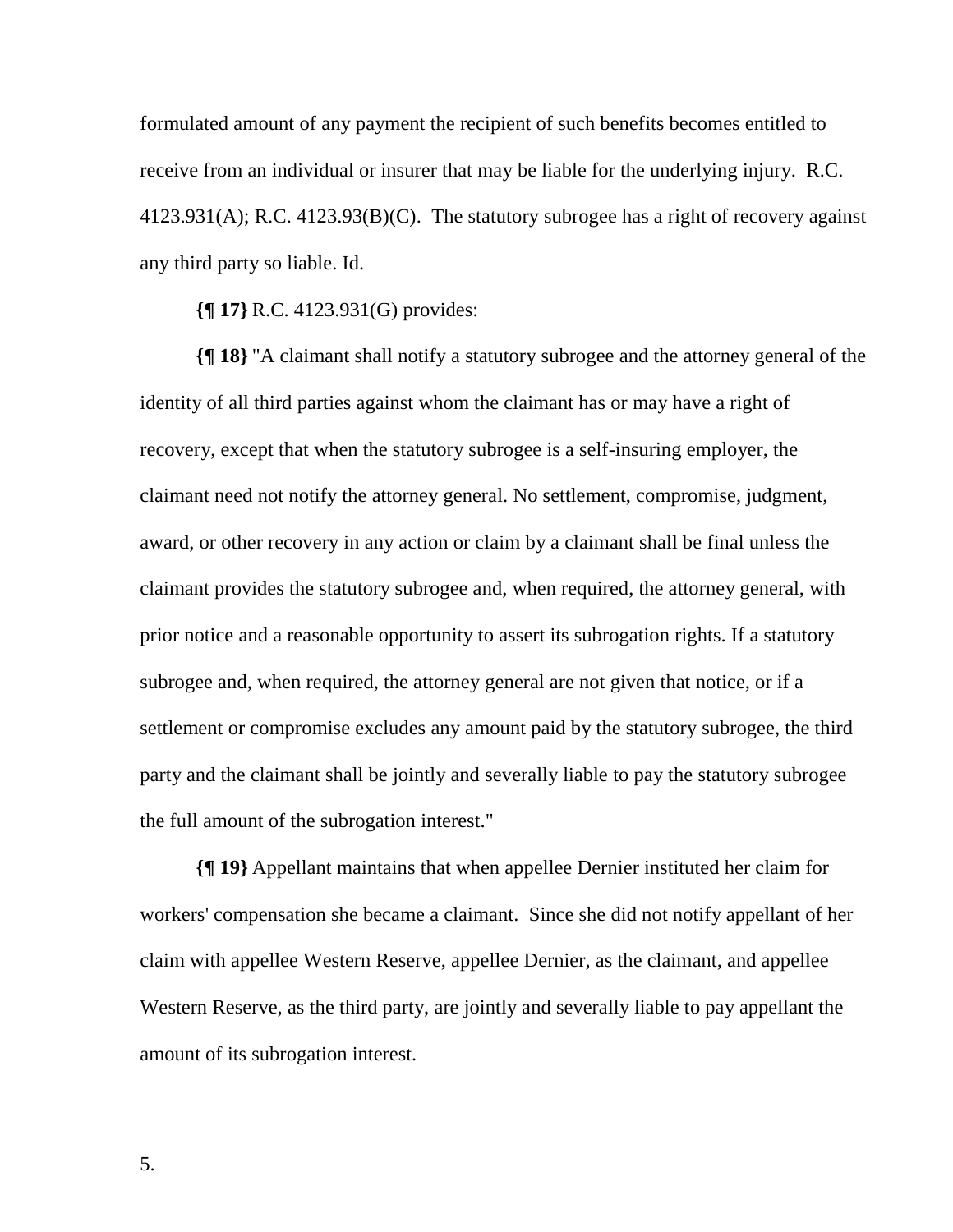**{¶ 20}** Appellees argue, and the trial court concluded, that appellee Dernier was not a statutorily defined "claimant" when the third party settlement was reached. Moreover, appellees insist, since it is the payment of workers' compensation benefits which "creates" a right of recovery, no such right existed at the time of the settlement distribution.

**{¶ 21}** R.C. 4123.93(A) states:

**{¶ 22}** "As used in sections 4123.93 and 4123.931 of the Revised Code:

**{¶ 23}** "(A) 'Claimant' means a person who is eligible to receive compensation, medical benefits, or death benefits under [the workers' compensation statutes.] \* \* \*."

**{¶ 24}** The plain unambiguous meaning of this provision, appellees insist, is that for purposes of the subrogation provisions a "claimant" is one who has a present right to compensation or benefits under workers' compensation. At the time appellee Dernier settled with appellee Western Reserve, appellee Dernier's worker's compensation claim had been rejected. As a result she had no present right to compensation or benefits in the system. Since appellee Dernier was not within the statutory definition, none of the portions of R.C. 4123.931 relative to "claimants" are applicable to her.

**{¶ 25}** Appellant responds that appellee Dernier was a "claimant" because she filed a claim and because she currently receives wage and medical benefits from workers' compensation and will continue to do so in the future. Moreover, the language throughout the other portions of the workers' compensation code uses the word "claimant" as meaning merely one who has filed a claim. Appellant provides numerous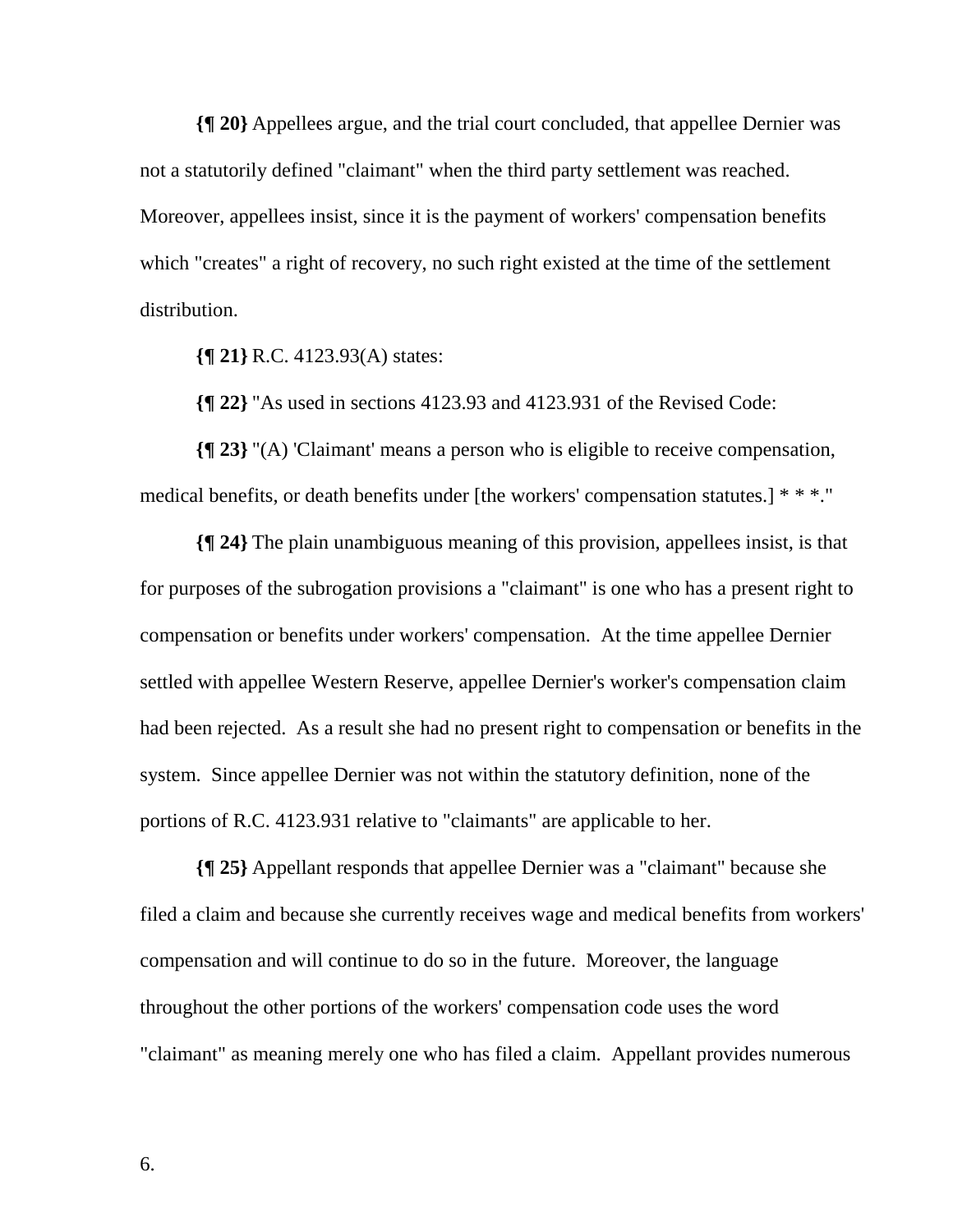examples. Finally, appellant argues it would be inequitable to allow appellee Dernier to collect twice for her damages.

**{¶ 26}** It is a court's responsibility to enforce the literal language of a statute wherever possible; to interpret, not legislate. Unless a statute is ambiguous, the court must give effect to its plain meaning. *Cablevision of the Midwest, Inc. v. Gross* (1994), 70 Ohio St.3d 541, 544; R.C. 1.49.

**{¶ 27}** "Where a statute defines terms used therein, such definition controls in the application of the statute, even though such definition may vary from that employed as to similar words in other statutes." *Good Samaritan Hosp. v. Porterfield* (1972), 29 Ohio St.2d 25, 30. "Words and phrases shall be read in context and construed according to the rules of grammar and common usage. Words and phrases that have acquired a technical or particular meaning, whether by legislative definition or otherwise, shall be construed accordingly." R.C. 1.42.

**{¶ 28}** In R.C. 4123.93(A), the legislature has defined the word "claimant" as it is used in the workers' compensation subrogation statutes as "\* \* \* a person who is eligible to receive compensation \* \* \*." "Eligible" means "qualified to be chosen." Merriam Webster's Collegiate Dictionary (10 Ed. 1996) 374.

**{¶ 29}** Appellee Dernier was not qualified to be chosen to receive workers' compensation benefits when she first filed her application for benefits. Although an application for benefits is a prerequisite, in and of itself the application does not qualify the applicant to be chosen for benefits. More is clearly required. Moreover, at the time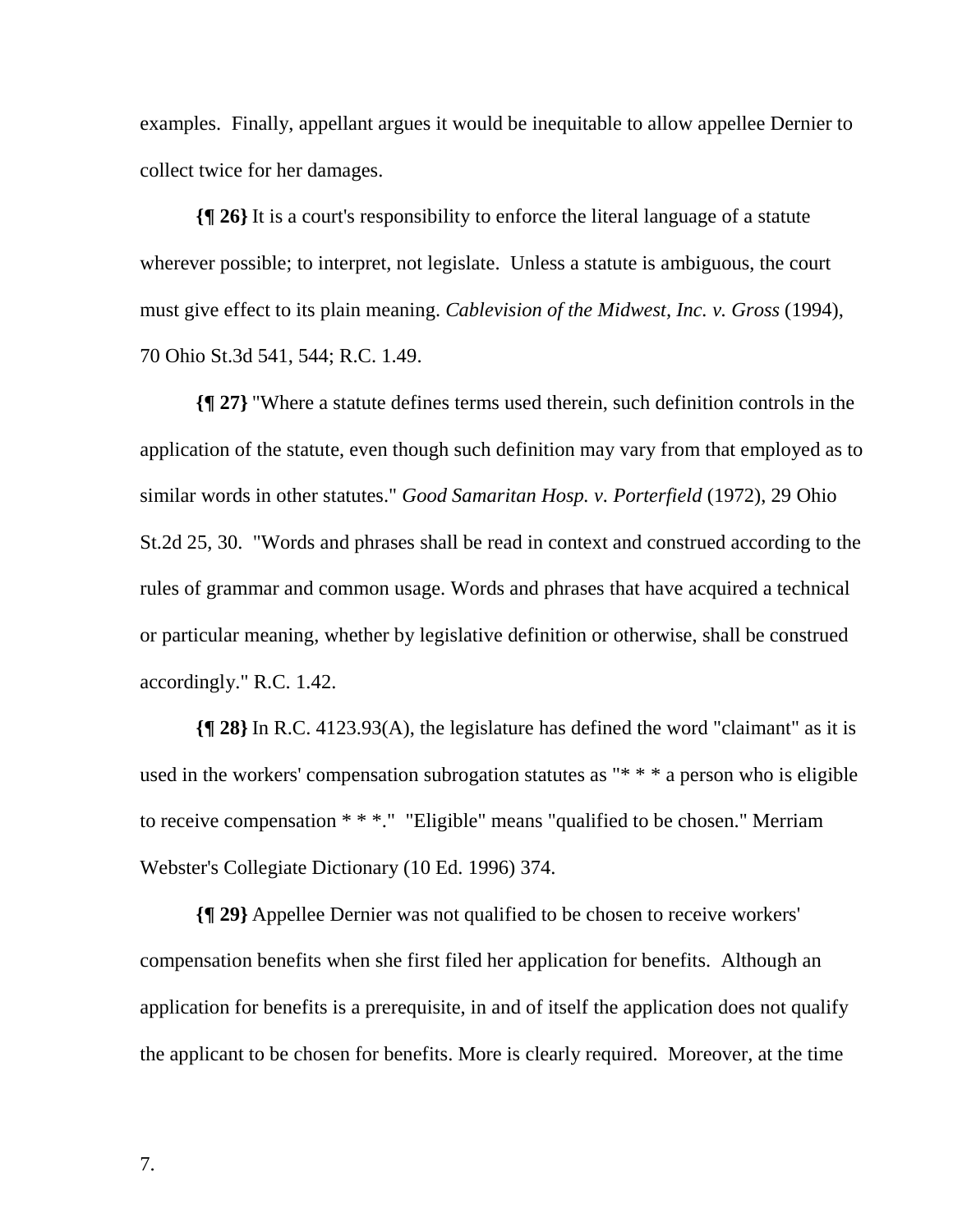she settled with appellee insurer, appellee Dernier's application had been rejected and she was certainly not qualified for benefits. The resolution to the question of whether her subsequent qualification for benefits brings her under the statute then is dependent on the temporal requirement of the definition. We need to know what the definition of "is" is.

**{¶ 30}** "Is" is the present tense third person singular of the verb "to be." Id. 620. It is something in being in the present as opposed to the past or the future. As appellees point out, had the legislature intended to define a "claimant" as one who is presently eligible or who will become eligible for benefits, it is a simple task of adding a few words to the definition to accomplish this.

**{¶ 31}** Applying the rules of grammar and common usage, we find no ambiguity in R.C. 4123.93(A), absent ambiguity there is no reason to consider matters outside the language of the statute itself to determine legislative intent. The plain language of the statute defines a "claimant" for purposes of the subrogation statutes as one presently eligible to receive benefits.

**{¶ 32}** It is undisputed that, at the time appellees reached their settlement, appellee Dernier was not qualified to receive benefits and was, therefore, not a "claimant" for purposes of the subrogation provisions. Accordingly, appellant's first assignment of error is not well-taken.

#### II. Subrogation Interest

**{¶ 33}** In its second assignment of error, appellant insists that the trial court's determination that it had no subrogation interest with respect to the settlement between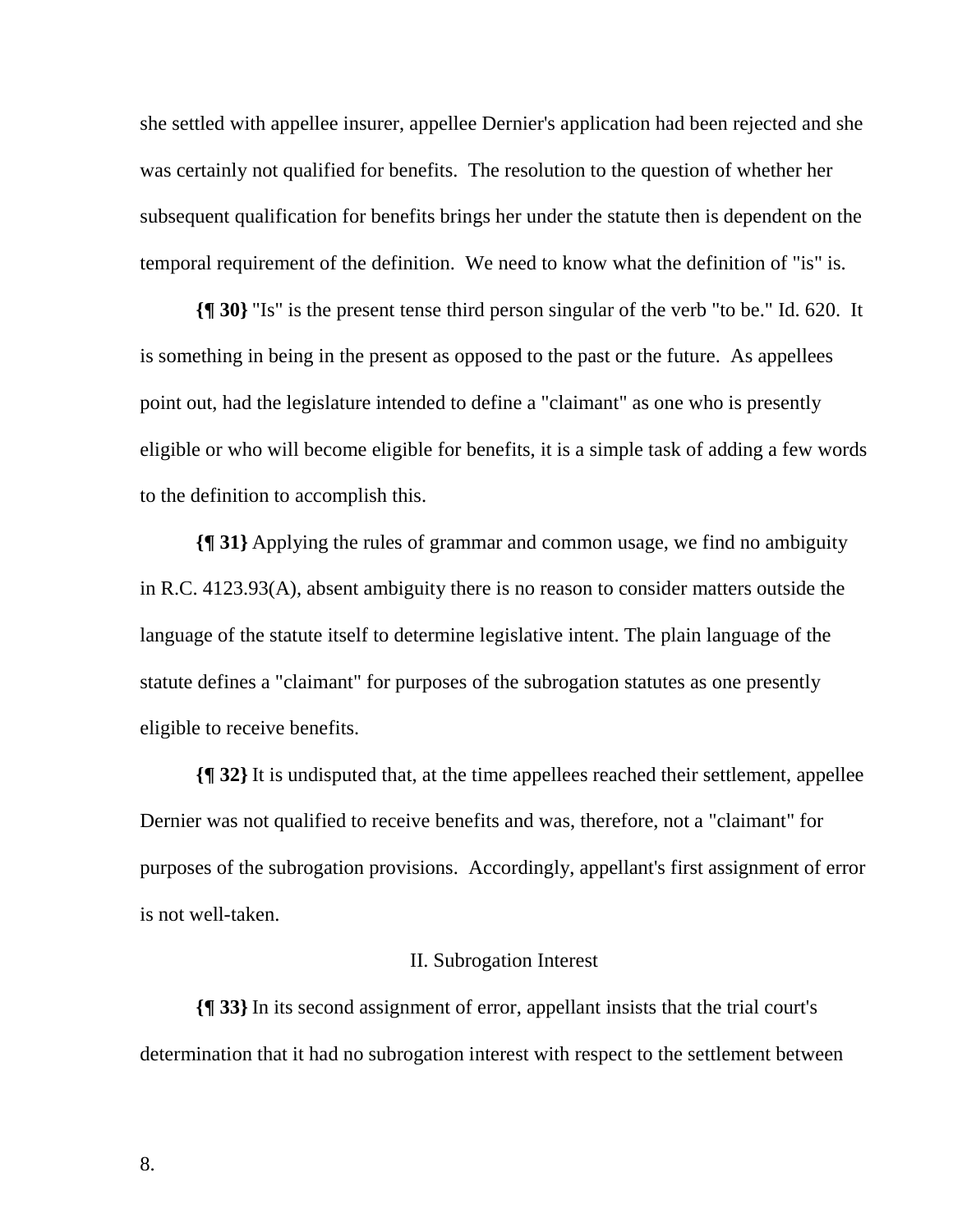appellees was erroneous. Appellant directs our attention to R.C. 4123.93(D) which defines its "subrogation interest" as "past, present, and estimated future payments" paid to or for a claimant for compensation, medical benefits and the like. The purpose of these provisions is to prevent a claimant from enjoying a double recovery. To uphold the trial court on this matter, appellant claims, would defeat that policy and allow claimant's double recovery merely by settling claims with third parties before filing a workers' compensation claim.

**{¶ 34}** Whatever the policy underlying a provision, we may advance that policy only to the limits of the legislative enactment. With respect to appellee Western Reserve, there are two statutory provisions that might give rise to liability. R.C. 4123.931(A) provides:

**{¶ 35}** "The payment of compensation or benefits pursuant to [the workers' compensation statutes] creates a right of recovery in favor of a statutory subrogee against a third party, and the statutory subrogee is subrogated to the rights of a claimant against that third party. The net amount recovered is subject to a statutory subrogee's right of recovery."

**{¶ 36}** The meaning of this provision is clear, once workers' compensation payments to a claimant begin, the administrator of the Bureau of Workers' Compensation or the self insured employer is vested with the same right to pursue and recover on any claim that the claimant has against a third party. On the facts of this case, this provision is unavailing to appellant with respect to appellee Western Reserve. Once payments on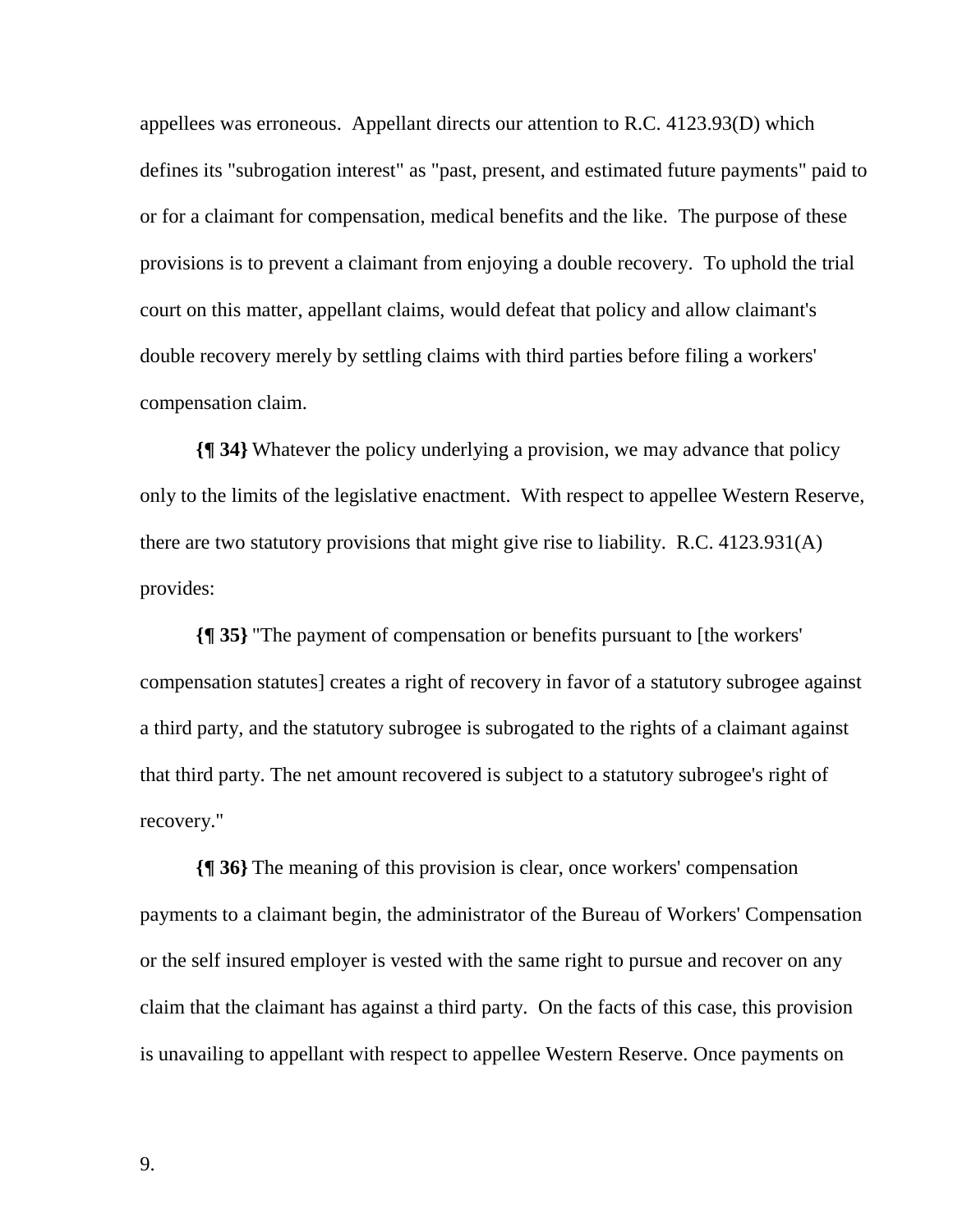this claim began, any liability from appellee Western Reserve to appellee Dernier had long since been extinguished by the settlement. Consequently, appellant cannot claim a subrogation right against appellee Western Reserve premised on this provision.

**{¶ 37}** The other provision by which liability might arguably attach to appellee Western Reserve is R.C. 4123.931(G), quoted above.

**{¶ 38}** The application of this provision to the present facts comes back to our discussion of the definition of a "claimant." The R.C. 4123.931(G) notification requirement applies wholly to the "claimant." If, as we have concluded in the first assignment of error, appellant became a "claimant" only on the qualification to receive benefits, there was no longer a right of recovery for which appellant was entitled to be notified. At the very least, this absolves appellee Western Reserve from statutory joint and several liability.

**{¶ 39}** This reasoning applies to appellee Dernier as well, at least with respect to the statutory claims advanced here. Since the claim against the tortfeasor was extinguished prior to her becoming a statutorily defined "claimant," she had no duty to inform or otherwise act in conformity with these provisions. While appellant may have recourse to other theories of recovery for her, she is not liable under the statutory subrogation provisions. Accordingly, appellant's remaining assignment of error is not well-taken.